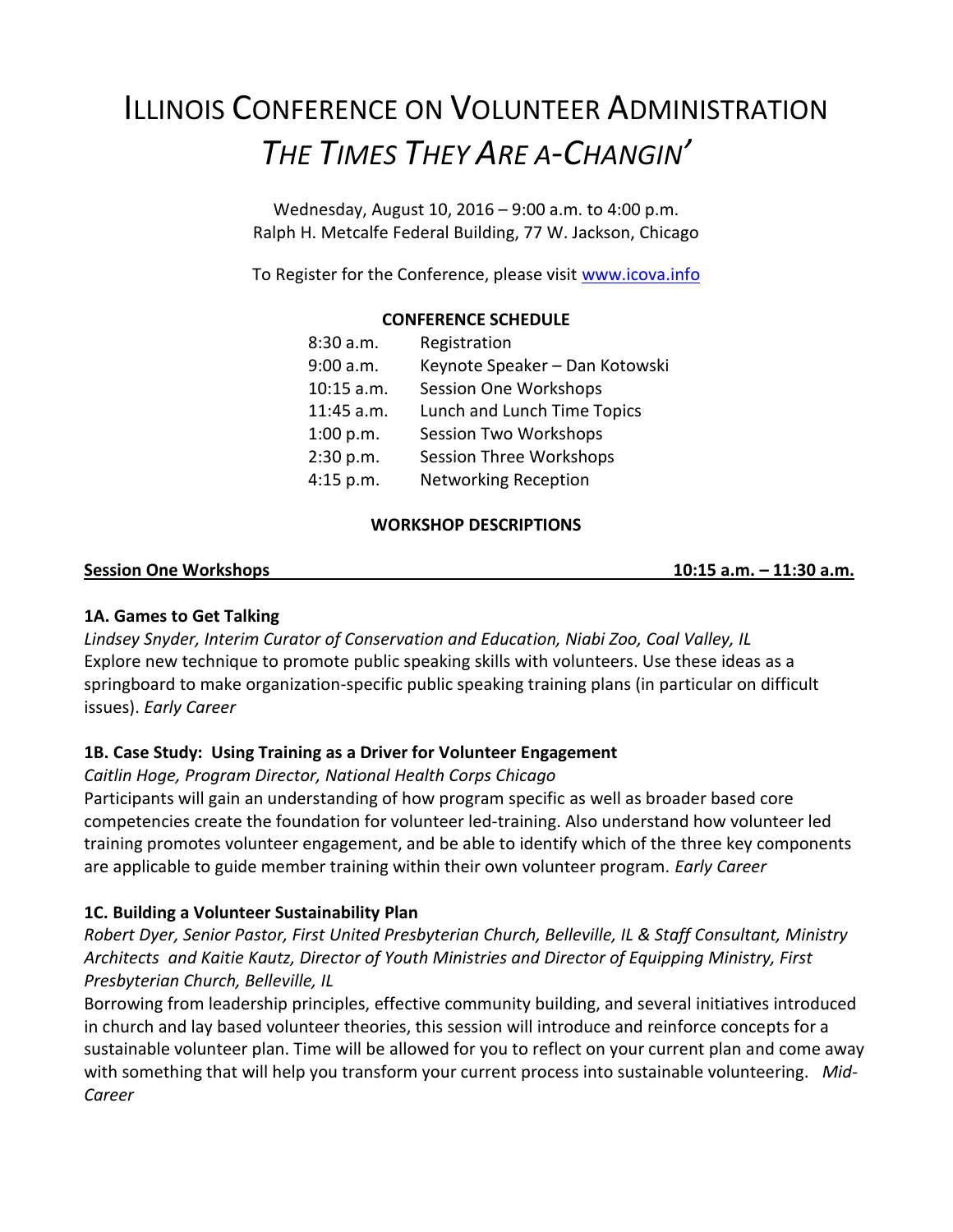# **1D. Powerful Partnerships Built Around Common Goals**

*R. Dale Evans, Family Self Sufficiency Program Coordinator, Housing Authority of Joliet* This session will focus on the following topics: The importance of why and how to build partnerships. How to identify public, private individuals and organizations to consider collaboration with. The importance of pre and post promotion and the recognition of collaborative partnerships. *Mid-Career*

## **1E. Creative Innovative Volunteer Recognition for Visionary Leaders**

*Amy Sanders, CAVS, Administrative Director of Volunteer Services, and Rose Verona, CAVS, Volunteer AMITA Health*

By attending this presentation, the participants will gain innovative tools to provide systematic, meaningful recognition. Attendees will be armed with creative ideas that are easily implemented to highlight volunteer accomplishments and make volunteers feel truly valued. Learners will have new tools to identify what motivates each individual to volunteer, making placement opportunities exponentially more rewarding. *Early Career*

#### **Session Two Workshops 1:00 p.m. – 2:15 p.m.**

## **2A. Associate Boards: How to Engage Members**

*Dan Frysinger, Auxiliary Board President; Angie Srigiri, Associate Board Secretary; and, Jason Schultz, Senior Manager of Corporate Relations, Chicago Cares*

Join this session to learn how associate boards across Chicago have engaged their members by specifying responsibilities, showing the results of the work, working in sprints and more. *Mid-Career*

## **2B. Volunteer Program Expansion: Identifying Need, Overcoming Obstacles, Creating Momentum**

*Robb Cleave, Volunteer Coordinator, Forest Preserve District of Kane County* Discovering your organization's service needs, how to create staff buy-in for new efforts, how to tap existing and potential volunteers and how to collect feedback and improve outcomes. *Early Career*

## **2C. So You Think You Are Smarter Than A Volunteer Coordinator**

*Josh Chartier, Director of Guest and Volunteer Services, Naper Settlement; Elissa Fink, Staff Assistant, DuPage County Forest Preserve; Julie Gilmartin, Manager, Volunteer Services, Girl Scouts of Greater Chicago and Northwest Indiana; Sarah Kirby, Assistant Manager, Career Services, College of DuPage; Anne O'Dell, Executive Director, DuPage Homeownership Center*

Bring you burning questions to this interactive panel discussion! Topic is will include such things as ever changing volunteer job descriptions - "who moved my cheese", Upper Management "Buy In", Delegation, Data Base Management and More! *Early Career*

#### **2D. Partnering With Volunteers**

*Kathleen Hayes, Coordinator of Volunteers, Vernon Area Public Library District* Introduce a "team" approach to volunteer management. Learn how individuals with separate jobs can work together to reach a common goal. Leave with the tools to apply a team approach to your own volunteer program. *Mid-Career*

## **2E. One Step Further: Engaging the Board Beyond the Board Room**

*Dawn Breen, Regional Volunteer Officer, American Red Cross and Alicia Morris, Volunteer Specialist, American Red Cross*